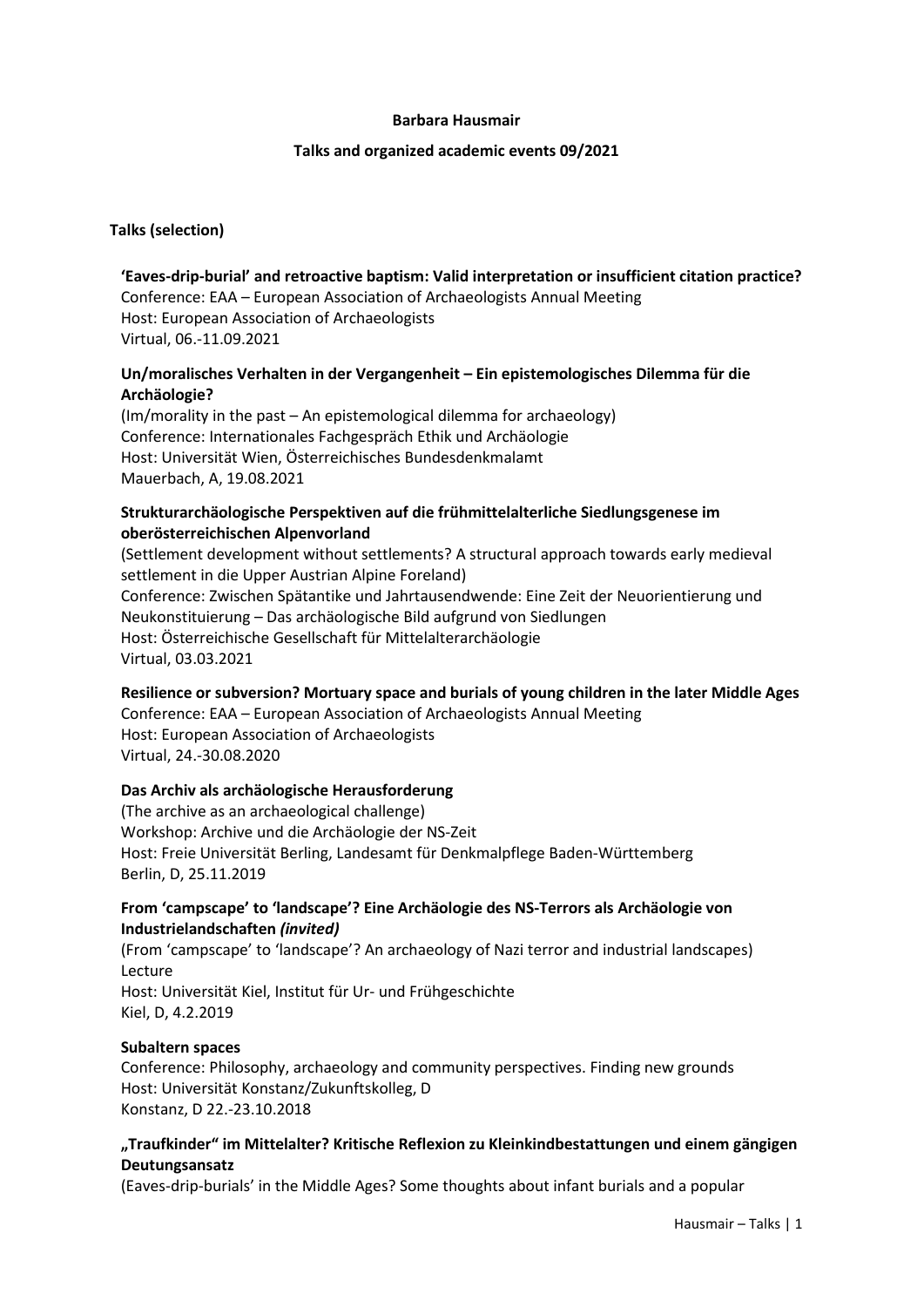interpretation) Conference: Leben mit dem Tod. Der Umgang mit Sterblichkeit in Mittelalter und Neuzeit Host: Österreichische Gesellschaft für Mittelalterarchäologie St. Pölten, Ö, 11.-15.9.2018

## **"Lagerarchäologie" der NS-Zeit** *(invited)*

("Camp archaeology" of the Nazi period) Lecture Host: Institut für Ur- und Frühgeschichte und Vorderasiatische Archäologie/Universität Heidelberg Tübingen, D, 17.6.2018

## **Erfassung und denkmalfachlichen Bewertung ehemaliger KZ-Natzweiler-Standorte** [together with C. Bollacher] *(invited)*

(Recording and assessing the heritage of former KZ Natzweiler sub camps) Lecture Host: Verein zur Förderung der Archäologie des Mittelalters/Universität Tübingen Tübingen, D, 21.6.2018

## **Ehemalige Nazi-Lager und Archäologie. Warum eigentlich ausgraben?** *(invited)*

(Former Nazi camps and archaeology. Why do we actually dig?) Lecture Host: Freie Universität Berlin Berlin, D, 1.2.2017

## **Burial archaeology and the multiplicity of sacred spaces: an example from medieval Central Europe** *(invited)*

Conference: 3rd International Scientific Conference of Medieval Archaeology 'Sacralization of landscape and sacred places Host: Croatian Institute of Archaeology Zagreb, CRO, 2.–3.6.2016

### **Space oddities. Babies, bones and medieval burial topography**

Lecture Host: Universität Konstanz, Zukunftskolleg Konstanz, D, 20.1.2016

### **Den NS-Terror ergraben. Was soll, kann und darf die Archäologie?** *(invited)*

(Excavating Nazi terror. What are the scope and the limitations of archaeology?) Conference: , Archäologie im Krieg' Host: Deutsches Archäologisches Institut Halle/Saale, D, 26.-27.11.2015

### **Zum 'Mehrwert' vielschichtiger Quellenanalysen: das KZ Mauthausen** *(invited)*

(On the , value' of a multi-source-approach: Mauthausen concentration camp) Conference: , Archäologie und Gedächtnis: NS-Lagerstandorte' Host: Brandenburgisches Landesamt für Denkmalpflege und Archäologisches Landesmuseum Brandenburg/Havel, D, 17.-19.09.2015

**Lay-attitudes towards early infancy death and the archaeology of unbaptized children** *(invited)* Conference: Ruralia XI: Religious, cults and rituals in medieval rural environment Host: Ruralia Clerveaux, LUX, 7.-13.09.2015

**Archaeological field schools at places of Nazi terror**  Conference: Summit on Teaching the Holocaust at German Universities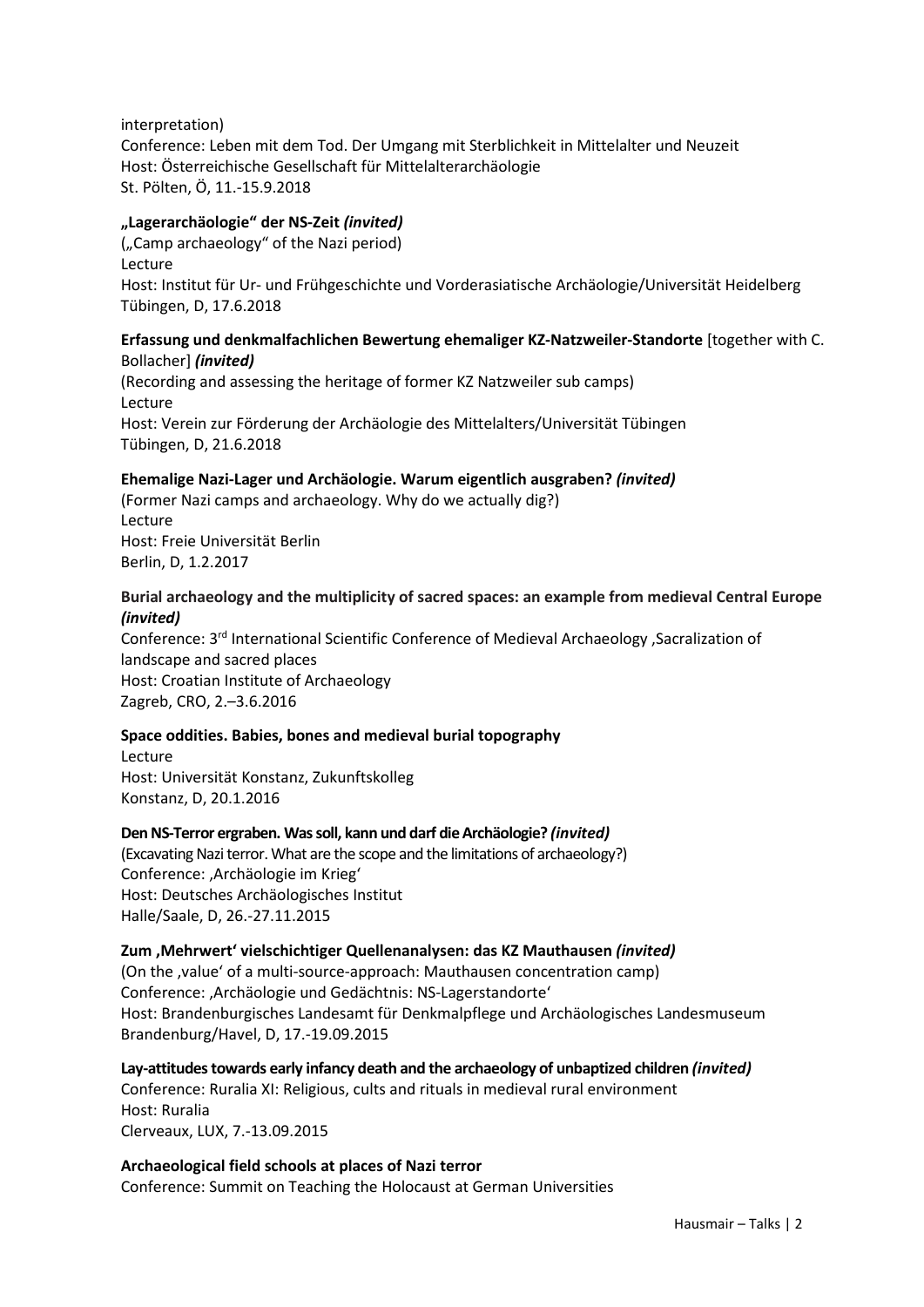United States Holocaust Memorial Museum Washington/DC, USA, 20.-24.07.2015

## **I died before I lived – so who was I? Identity, personhood and premature death in the (Early) Middle Ages** *(invited)*

Conference: Archaeology and Identity Host: ARCHON research group und University of Leiden Leiden, NL, 16.-17.4.2015

### **Afterlife topographies. Infant burials in the medieval burial landscape**

Conference: EAA – European Association of Archaeologists Annual Meeting Host: European Association of Archaeologists Istanbul, TUR, 14.-16.09.2014

# **Gender – Alter – Lebensverlauf: Alters- und geschlechtsbezogene Identitäten in mittelalterlichen Bestattungsritualen**

*(Gender – age – life course: age and gender identities in medieval mortuary practices)* Conference: Bilanz-Tagung Mittelalterarchäologie in Österreich Host: Österreichische Gesellschaft für Mittelalterarchäologie Innsbruck/Hall in Tirol, Ö, 4.–5.10.2012

# **Medieval burial regulation and the archaeological record**

Conference: TAG – Theoretical Archaeology Group Conference Host: University of Liverpool Liverpool, GB, 17.-19.12.2012

## **The infant cemetery of St Georg, Göttweig, Austria**

Conference: , IMC – International Medieval Congress: Rules to follow (or not)' Host: University of Leeds, Institute of Medieval Studies Leeds, GB, 9.-12.07.2012

# **A culture-thanatological alternative? Approaching early medieval burials in the Alamannia from a new perspective**

Lecture Host: University of Reading, Department of Archaeology Reading, GB, 09.06.2011

### **Conceptions of death and dying in the early medieval Alamannia**

Conference: , EMASS - Early Medieval Student Symposium' Host: University of Glasgow Glasgow, GB, 25.-27.05.2011

# **The impact of late antiquity crises in the Roman province Noricum Ripense**

Conference: , GAO Annual Conference' Host: Ioannou Centre for Classical and Byzantine Studies, University of Oxford Oxford, GB, 18.-19.03.2011

### **Grabgeflüster – Möglichkeiten und Grenzen einer Archäologie des Todes**

(Whispers from the grave. Possibilities and limitations of an archaeology of death) Lecture

Host: IFK Internationales Forschungszentrum Kulturwissenschaften Wien Wien, Ö, 07.06.2010

## **Kontinuitätsvakuum oder Forschungslücke? Der Übergang von der Spätantike zum Frühmittelalter in der Provinz Ufernorikum** *(invited)*

(Discontinuities or research gap? The transition from late antiquity tot he early middle ages in